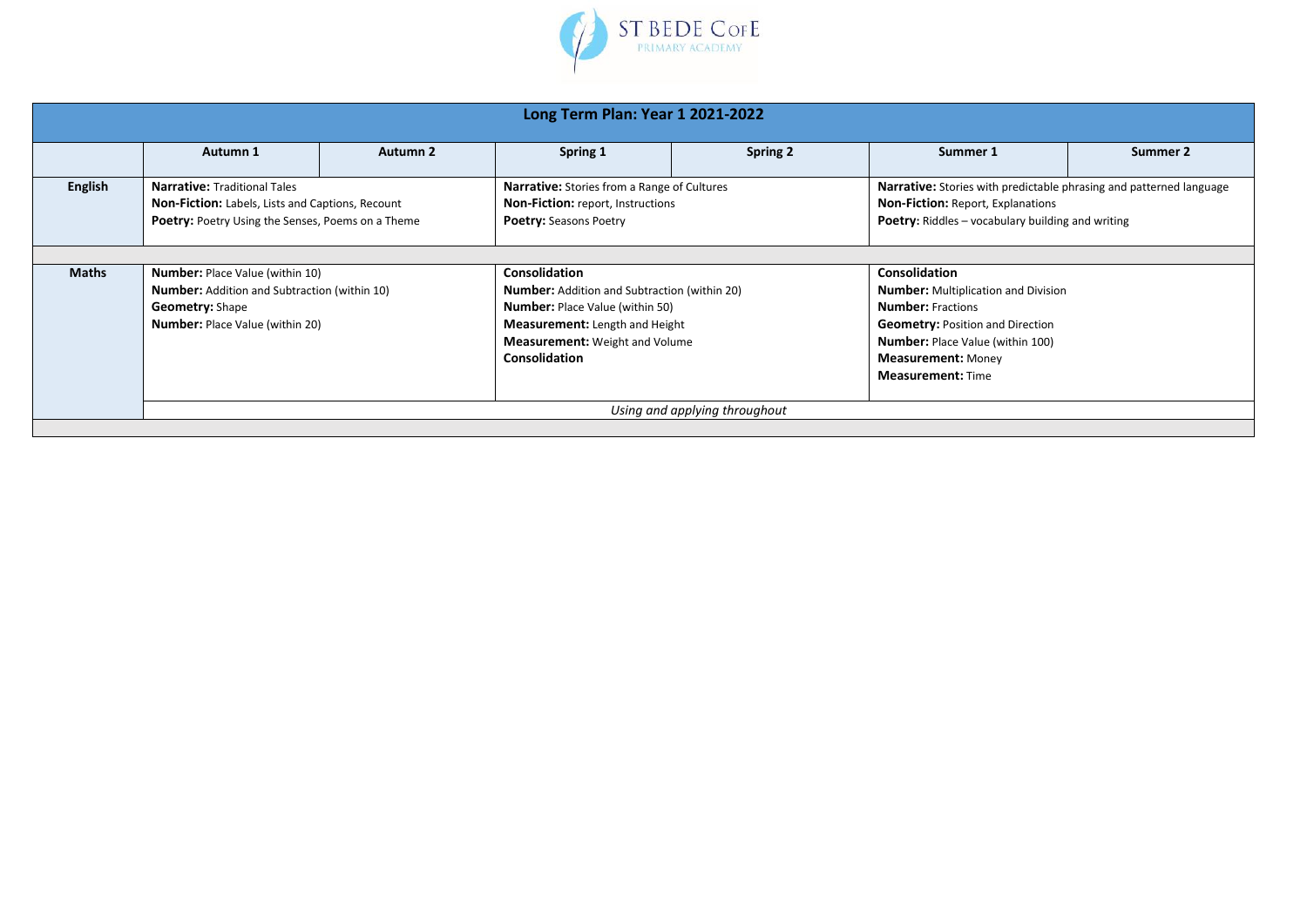

| To know the basic parts of the<br>To know that a <b>material</b> is<br>To know the year is divided<br>To know that a plant is a living thing that grows from the soil.<br>something that an object is made<br>human body.<br>To know the name of some plants such as sunflower, tulip, roses<br>into four seasons.<br>To know how to label basic parts of<br>from.<br>To know the four seasons are<br>etc.<br>To know different types of<br>the body.<br>To know that roots, flower, leaves, stem, and petals are the basic<br>called: Spring, Summer,<br>To know that our senses help us<br>materials. For example, wood,<br>Autumn and Winter.<br>structure of plants.<br>understand what's happening<br>plastic, paper, glass, metal, water<br>To know how to label different parts of a plant.<br>To know changes occur in the<br>around us.<br>and rock.<br>four seasons.<br>To know why the plants need these parts<br>To know our five senses- sight,<br>To know that materials have<br>To know the weather<br>To know that seeds and bulbs grow into mature plants.<br>smell, touch, taste and hearing.<br>properties.<br>associated with seasonal<br>To know that plants need water, light and a suitable temperature<br>To know which part of the body is<br>To know that properties of a<br>to grow and stay healthy.<br>change.<br>associated with each sense.<br>materials are words that describe<br>To know how light affects the growth seeds/plants.<br>To know that a weather<br>To know the importance for<br>the material e.g smooth, shiny,<br>To know how to plant cress and observe growth.<br>forecast <b>predicts</b> what the<br>rough, hard, soft, bendy and<br>humans of exercise, eating the<br>weather will be like in the<br>To know how to compare plants.<br>right amounts of different types of<br>stretchy.<br>To know a variety of common wild and garden plants e.g<br>future.<br>food, and hygiene.<br>To know how to describe simple<br>To know that a sunset is when<br>deciduous and evergreen trees.<br>To know the differences between<br>physical properties of a variety of<br>To know that a <b>deciduous</b> tree loses it leaves in Autumn.<br>the sun disappears below the<br>things that are living, dead and<br>everyday materials.<br>To know that an evergreen tree keeps their leaves all year round.<br>horizon.<br>never been alive.<br>To know how to compare different<br>To know that a sunrise is when<br>To know the different parts of a tree such as leaves, crown, trunk,<br>groups of materials on the basis of<br>the sun appears above the<br>branch, twig, roots and leaves.<br>their physical properties.<br>horizon<br>To know which materials are best<br>To know that the sun rises<br>for certain objects.<br>earlier and sets later in |  |
|------------------------------------------------------------------------------------------------------------------------------------------------------------------------------------------------------------------------------------------------------------------------------------------------------------------------------------------------------------------------------------------------------------------------------------------------------------------------------------------------------------------------------------------------------------------------------------------------------------------------------------------------------------------------------------------------------------------------------------------------------------------------------------------------------------------------------------------------------------------------------------------------------------------------------------------------------------------------------------------------------------------------------------------------------------------------------------------------------------------------------------------------------------------------------------------------------------------------------------------------------------------------------------------------------------------------------------------------------------------------------------------------------------------------------------------------------------------------------------------------------------------------------------------------------------------------------------------------------------------------------------------------------------------------------------------------------------------------------------------------------------------------------------------------------------------------------------------------------------------------------------------------------------------------------------------------------------------------------------------------------------------------------------------------------------------------------------------------------------------------------------------------------------------------------------------------------------------------------------------------------------------------------------------------------------------------------------------------------------------------------------------------------------------------------------------------------------------------------------------------------------------------------------------------------------------------------------------------------------------------------------------------------------------------------------------------------------------------------------------------------------------------------------------------------------------|--|
| Summer.<br>To know that the sun rises<br>later and sets earlier in Winter.                                                                                                                                                                                                                                                                                                                                                                                                                                                                                                                                                                                                                                                                                                                                                                                                                                                                                                                                                                                                                                                                                                                                                                                                                                                                                                                                                                                                                                                                                                                                                                                                                                                                                                                                                                                                                                                                                                                                                                                                                                                                                                                                                                                                                                                                                                                                                                                                                                                                                                                                                                                                                                                                                                                                       |  |
| <b>Working scientifically</b><br>Ask simple questions.                                                                                                                                                                                                                                                                                                                                                                                                                                                                                                                                                                                                                                                                                                                                                                                                                                                                                                                                                                                                                                                                                                                                                                                                                                                                                                                                                                                                                                                                                                                                                                                                                                                                                                                                                                                                                                                                                                                                                                                                                                                                                                                                                                                                                                                                                                                                                                                                                                                                                                                                                                                                                                                                                                                                                           |  |
| Observe closely.<br>Perform simple tests.                                                                                                                                                                                                                                                                                                                                                                                                                                                                                                                                                                                                                                                                                                                                                                                                                                                                                                                                                                                                                                                                                                                                                                                                                                                                                                                                                                                                                                                                                                                                                                                                                                                                                                                                                                                                                                                                                                                                                                                                                                                                                                                                                                                                                                                                                                                                                                                                                                                                                                                                                                                                                                                                                                                                                                        |  |
| Identify and classify.<br>Use their observations to suggest answers to questions.                                                                                                                                                                                                                                                                                                                                                                                                                                                                                                                                                                                                                                                                                                                                                                                                                                                                                                                                                                                                                                                                                                                                                                                                                                                                                                                                                                                                                                                                                                                                                                                                                                                                                                                                                                                                                                                                                                                                                                                                                                                                                                                                                                                                                                                                                                                                                                                                                                                                                                                                                                                                                                                                                                                                |  |
| Gather data to help in answering questions.                                                                                                                                                                                                                                                                                                                                                                                                                                                                                                                                                                                                                                                                                                                                                                                                                                                                                                                                                                                                                                                                                                                                                                                                                                                                                                                                                                                                                                                                                                                                                                                                                                                                                                                                                                                                                                                                                                                                                                                                                                                                                                                                                                                                                                                                                                                                                                                                                                                                                                                                                                                                                                                                                                                                                                      |  |
|                                                                                                                                                                                                                                                                                                                                                                                                                                                                                                                                                                                                                                                                                                                                                                                                                                                                                                                                                                                                                                                                                                                                                                                                                                                                                                                                                                                                                                                                                                                                                                                                                                                                                                                                                                                                                                                                                                                                                                                                                                                                                                                                                                                                                                                                                                                                                                                                                                                                                                                                                                                                                                                                                                                                                                                                                  |  |
| <b>Digital Creativity</b><br>E-Safety<br><b>Digital Literacy</b><br>Computing<br><b>Information Technology</b><br><b>Computer Science</b><br>Data Handling                                                                                                                                                                                                                                                                                                                                                                                                                                                                                                                                                                                                                                                                                                                                                                                                                                                                                                                                                                                                                                                                                                                                                                                                                                                                                                                                                                                                                                                                                                                                                                                                                                                                                                                                                                                                                                                                                                                                                                                                                                                                                                                                                                                                                                                                                                                                                                                                                                                                                                                                                                                                                                                       |  |
| Using basic features of 2Paint a<br>Online Safety day activities as<br>What is an algorithm?<br>Keyboard skills<br>Rules<br>Creating pictograms<br>Parts of a computer<br>Picture to create images.<br>Directing a beebot. What is a bug?<br>Learning about important keys on<br>appropriate.<br>What is Personal information?<br>the keyboard.<br>Logging in.<br>Bonfire night, Poinsettias<br>Mouse control<br>What do we need to keep<br>2Type for practice.<br>private online.<br>Smartie the penguin<br>Lee and Kim's Adventure.                                                                                                                                                                                                                                                                                                                                                                                                                                                                                                                                                                                                                                                                                                                                                                                                                                                                                                                                                                                                                                                                                                                                                                                                                                                                                                                                                                                                                                                                                                                                                                                                                                                                                                                                                                                                                                                                                                                                                                                                                                                                                                                                                                                                                                                                            |  |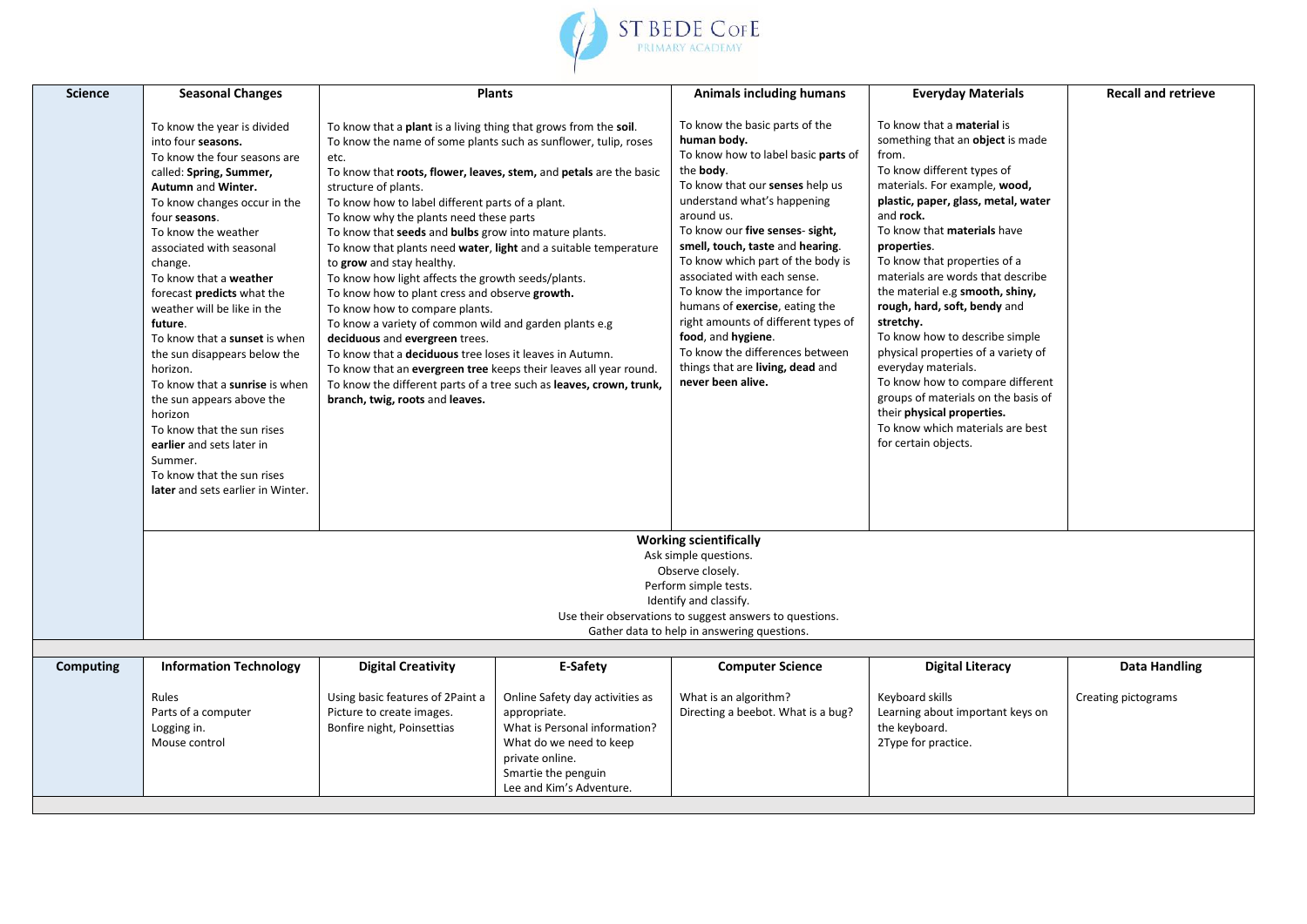

| <b>History</b> |                                                                                                                                                                                                                                                                                                                                                                                                                                                                                                                                                                                                                                                                                                                                                                                    | <b>Morris Green Past and Present</b>                                                                                                           | Space                                                                                                                                                                                                                                                                                                                                                                                                                                                                                                                                                                                                                                                                                                                                                                                                                                                                                                                                                                                                                               |                                                                                                                                                                                      | Tales of the Sea                                                                                                                                                                                                                                                                                                                                                                                                                                                                             |                                                                             |
|----------------|------------------------------------------------------------------------------------------------------------------------------------------------------------------------------------------------------------------------------------------------------------------------------------------------------------------------------------------------------------------------------------------------------------------------------------------------------------------------------------------------------------------------------------------------------------------------------------------------------------------------------------------------------------------------------------------------------------------------------------------------------------------------------------|------------------------------------------------------------------------------------------------------------------------------------------------|-------------------------------------------------------------------------------------------------------------------------------------------------------------------------------------------------------------------------------------------------------------------------------------------------------------------------------------------------------------------------------------------------------------------------------------------------------------------------------------------------------------------------------------------------------------------------------------------------------------------------------------------------------------------------------------------------------------------------------------------------------------------------------------------------------------------------------------------------------------------------------------------------------------------------------------------------------------------------------------------------------------------------------------|--------------------------------------------------------------------------------------------------------------------------------------------------------------------------------------|----------------------------------------------------------------------------------------------------------------------------------------------------------------------------------------------------------------------------------------------------------------------------------------------------------------------------------------------------------------------------------------------------------------------------------------------------------------------------------------------|-----------------------------------------------------------------------------|
|                | To know that the word past means before.<br>To know that the word present means now.<br>To know that pictures from the past look different to pictures<br>from the present. (Past: black & White and oriented. Present:<br>Colour and stored on devices)<br>To know that objects have changed over time.<br>To know that St Bede School had less children in the past.<br>To know that St Bede School looked different in the past.<br>To know that children at St Bede School did not wear a uniform in<br>the <b>past</b> .<br>To know that people ate different food in the past and why they<br>ate that food.<br>To know what toys were used in the past and how they different<br>to toys from the present.<br>To discuss how life has changed from the past to the present. |                                                                                                                                                | To ask questions about Space.<br>To know that animals were sent to Space to make sure it was safe for<br>humans to go there.<br>To know when animals were sent to Space.<br>To know that Neil Armstrong was a famous astronaut.<br>To know that Neil Armstrong Is famous because he was the first man<br>to land on the Moon.<br>To know that Neil Armstrong was sent on a mission to be the first<br>human to walk on the Moon.<br>To know that Neil Armstrong said "One small step for man; one giant<br>leap for mankind"<br>To know that Neil Armstrong was born in 5 <sup>th</sup> August 1930.<br>To know that Neil Armstrong died in 25 <sup>th</sup> August 2012.<br>To know that Neil Armstrong started his mission to Space on 16 July<br>1969.<br>To know that Tim Peake is a famous astronaut.<br>To know that Tim Peake was born in 7th April 1972.<br>To know that Tim Peake was the first British astronaut to walk in<br>Space.<br>To discuss similarities and differences between Neil Armstrong and<br>Tim Peake. |                                                                                                                                                                                      | To know that Grace Darling was a lighthouse keepers daughter.<br>To know that Grace Darling is a significant famous heroine that rescued<br>survivors from a shipwreck.<br>To know that the RNLI is a charity that saves lives at sea.<br>To know that Grace Darling inspired others to be brave.<br>To know that Arthur Rostron is remembered as the captain of the<br>Carpathia that rescued survivors from the Titanic in 1912.<br>To know that <b>Arthur Rostron</b> was born in Bolton. |                                                                             |
| Geography      |                                                                                                                                                                                                                                                                                                                                                                                                                                                                                                                                                                                                                                                                                                                                                                                    |                                                                                                                                                |                                                                                                                                                                                                                                                                                                                                                                                                                                                                                                                                                                                                                                                                                                                                                                                                                                                                                                                                                                                                                                     | <b>Planet Earth</b>                                                                                                                                                                  | <b>Pirates</b>                                                                                                                                                                                                                                                                                                                                                                                                                                                                               |                                                                             |
|                | <b>Home Sweet Home</b><br>Use simple maps, observational skills and basic fieldwork to<br>explore school and local area.                                                                                                                                                                                                                                                                                                                                                                                                                                                                                                                                                                                                                                                           |                                                                                                                                                | Seasonal and daily weather patterns in the United Kingdom.<br>Use a simple map to locate hot and cold areas around the world.                                                                                                                                                                                                                                                                                                                                                                                                                                                                                                                                                                                                                                                                                                                                                                                                                                                                                                       |                                                                                                                                                                                      | Name the 5 oceans of the world and use basic map symbols in key to<br>identify human and physical features near oceans.<br>Use simple compass directions to follow routes on a map.                                                                                                                                                                                                                                                                                                          |                                                                             |
|                |                                                                                                                                                                                                                                                                                                                                                                                                                                                                                                                                                                                                                                                                                                                                                                                    |                                                                                                                                                |                                                                                                                                                                                                                                                                                                                                                                                                                                                                                                                                                                                                                                                                                                                                                                                                                                                                                                                                                                                                                                     |                                                                                                                                                                                      |                                                                                                                                                                                                                                                                                                                                                                                                                                                                                              |                                                                             |
| Art            | <b>Drawing</b>                                                                                                                                                                                                                                                                                                                                                                                                                                                                                                                                                                                                                                                                                                                                                                     | Collage                                                                                                                                        | <b>Painting</b>                                                                                                                                                                                                                                                                                                                                                                                                                                                                                                                                                                                                                                                                                                                                                                                                                                                                                                                                                                                                                     | <b>Printing</b>                                                                                                                                                                      | <b>Sculpture</b>                                                                                                                                                                                                                                                                                                                                                                                                                                                                             | <b>Textiles</b>                                                             |
|                | Van Gogh<br>Self portraits<br>Looking at famous self-<br>portraits<br>Creating our own self-portraits<br>Adding the correct colour to<br>the self-potraits.                                                                                                                                                                                                                                                                                                                                                                                                                                                                                                                                                                                                                        | Leonid Afremov<br>Investigating colours and<br>sorting colour tones.<br>Creating a rainbow collage<br>using all the colours of the<br>rainbow. | Claude Monet<br>Mixing primary colours to<br>create secondary colours.<br>Painting in the style of Claude<br>Monet mixing our own colours.                                                                                                                                                                                                                                                                                                                                                                                                                                                                                                                                                                                                                                                                                                                                                                                                                                                                                          | <b>Brice Marden</b><br>Looking at prints in the<br>environment and create our own<br>hand prints to show individual<br>prints.<br>Use string to create our own<br>printing art work. | Barbara<br>Hepworth<br>Investigating outdoor large<br>sculptures.<br>Creating our own sculptures using<br>cardboard boxes.                                                                                                                                                                                                                                                                                                                                                                   | Julie Von Dervellen<br>Investigating weaves.<br>Create our own paper weave. |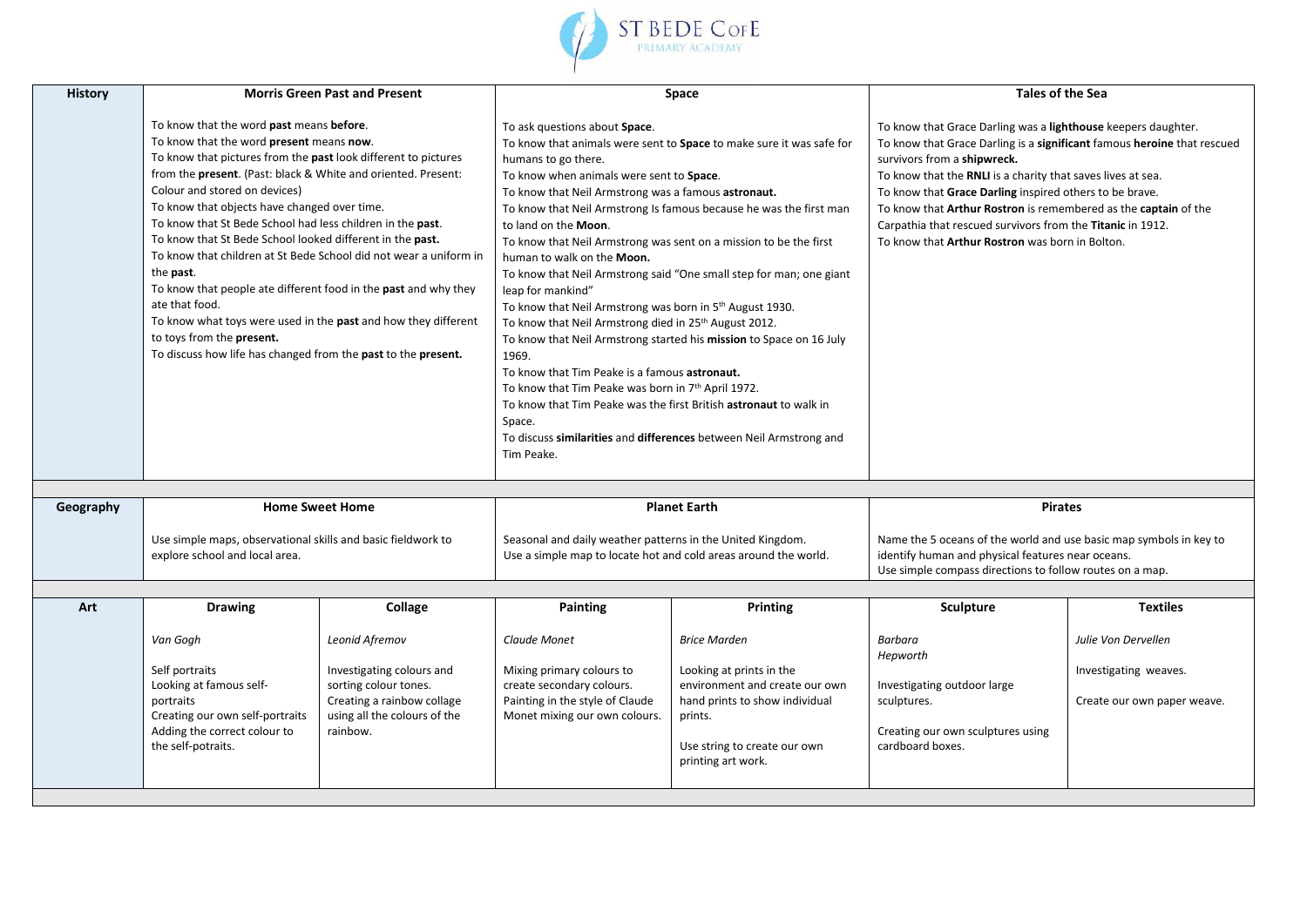

| <b>DT</b> | <b>Textiles</b>                                                                                                             | <b>Mechanics</b>                                                                                                 | Food                                                                                                                        | <b>Construction</b>                                                      | <b>Materials</b>                                                                                                | <b>Electronics</b>                                   |
|-----------|-----------------------------------------------------------------------------------------------------------------------------|------------------------------------------------------------------------------------------------------------------|-----------------------------------------------------------------------------------------------------------------------------|--------------------------------------------------------------------------|-----------------------------------------------------------------------------------------------------------------|------------------------------------------------------|
|           | Use a range of materials to<br>create a bunting.                                                                            | Create a mechanism for a<br>moving picture.                                                                      | Understand the importance of<br>food hygiene and create a<br>healthy sandwich.                                              | Design and create a building using a<br>range of constructing materials. | Use cutting and shaping skills to<br>design and create a boat.                                                  | Design and create a treasure<br>chest.               |
|           |                                                                                                                             |                                                                                                                  |                                                                                                                             |                                                                          |                                                                                                                 |                                                      |
| <b>RE</b> | Harvest                                                                                                                     | <b>Christmas</b>                                                                                                 | Jesus was special                                                                                                           | Easter                                                                   | Why is baptism special?                                                                                         | God                                                  |
|           | How can we help those who do<br>not have a good harvest?<br>(3hrs)<br>Non-Christian Faith<br>Jewish Harvest 'Sukkot' (2hrs) | Why do we give and receive<br>gifts? (5hrs)<br><b>Festivals of Light</b><br>Non-Christian Faith<br>Diwali (2hrs) | Non-Christian Faith (4hrs)<br><b>Special people of God</b><br>The Prophet Muhammad<br>Siddhartha Gautama (Buddha)<br>(2hrs) | Celebrating new life and new<br>beginnings (4hrs)<br>Joseph (3hrs)       | Non-Christian Faith (3hrs)<br><b>Birth Rites</b><br>How do people of other faiths<br>welcome new babies? (2hrs) | What do Christians believe God is<br>like?<br>(6hrs) |

| PE           | Dance                                                                                                                                        |                                         |                                                                | <b>Gymnastics</b>                                                     | <b>Games/Athletics</b>                                                 |                                                                      |  |
|--------------|----------------------------------------------------------------------------------------------------------------------------------------------|-----------------------------------------|----------------------------------------------------------------|-----------------------------------------------------------------------|------------------------------------------------------------------------|----------------------------------------------------------------------|--|
|              | Cheerleading<br>Copy and remember moves and positions.                                                                                       |                                         | Copy and remember actions.                                     |                                                                       | Tennis skills. Use the terms 'opponent' and 'team-mate'.               |                                                                      |  |
|              |                                                                                                                                              |                                         | Move with some control and awareness of space.                 |                                                                       | Use rolling, hitting, running, jumping, catching and kicking skills in |                                                                      |  |
|              | Move with careful control and coordination.                                                                                                  |                                         | Link two or more actions to make a sequence.                   |                                                                       | combination.                                                           |                                                                      |  |
|              | Link two or more actions to perform a sequence.                                                                                              |                                         |                                                                | Show contrasts (such as small/tall, straight/curved and wide/narrow). | Develop tactics.                                                       |                                                                      |  |
|              | Choose movements to communicate a mood, feeling or idea.                                                                                     |                                         |                                                                | Travel by rolling forwards, backwards and sideways.                   |                                                                        | Lead others when appropriate. Athletics practising and during Sports |  |
|              | Hold a position whilst balancing on different points of the body.<br>Climb safely on equipment                                               |                                         |                                                                | Days.                                                                 |                                                                        |                                                                      |  |
|              |                                                                                                                                              |                                         |                                                                |                                                                       |                                                                        |                                                                      |  |
|              |                                                                                                                                              | Stretch and curl to develop flexibility |                                                                |                                                                       |                                                                        |                                                                      |  |
|              |                                                                                                                                              |                                         | Jump in a variety of ways and land with increasing control and |                                                                       |                                                                        |                                                                      |  |
|              |                                                                                                                                              |                                         | balance.                                                       |                                                                       |                                                                        |                                                                      |  |
|              |                                                                                                                                              |                                         |                                                                |                                                                       |                                                                        |                                                                      |  |
| <b>Music</b> | Sounds all around                                                                                                                            | Winter                                  | Space                                                          | Weather                                                               | Tales of the sea                                                       | <b>Pirates</b>                                                       |  |
|              | Perform simple songs from                                                                                                                    | Explore using the voice in              | Copy a simple rhythm.                                          | Explore using the voice expressively                                  | Begin to use thinking voice.                                           | Sing call and response songs.                                        |  |
|              | memory.                                                                                                                                      | different ways.                         | Explore accelerando and                                        | and creatively.                                                       | Experiment with, create and                                            | Find the pulse of a piece of                                         |  |
|              | Respond to simple visual clues.                                                                                                              | Create music as a response to           | rallentando.                                                   | Explore crescendo and diminuendo.                                     | combine sounds using the inter-                                        | music.                                                               |  |
|              | Name some common hand-                                                                                                                       | stimulus choosing and using             | Respond physically to high and                                 | Recognise changes in dynamics,                                        | related dimensions.                                                    | <b>Experience using Music</b>                                        |  |
|              | held percussion instruments                                                                                                                  | appropriate instruments.                | low sounds.                                                    | tempo and timbre.                                                     | Follow pictures and symbols to                                         | Technology to capture change                                         |  |
|              | and recognise their sound                                                                                                                    | Suggest symbols to represent            |                                                                |                                                                       | support singing and playing.                                           | and combine sounds.                                                  |  |
|              | aurally.                                                                                                                                     | sounds.                                 |                                                                |                                                                       |                                                                        |                                                                      |  |
|              |                                                                                                                                              |                                         |                                                                |                                                                       |                                                                        |                                                                      |  |
|              | Listen to a variety of music from a range of cultures, traditions and historical periods; express own opinions and feelings about the music. |                                         |                                                                |                                                                       |                                                                        |                                                                      |  |
|              |                                                                                                                                              |                                         |                                                                |                                                                       |                                                                        |                                                                      |  |
| <b>MFL</b>   | -Recap bonjour, salut, au                                                                                                                    | -À bientôt                              | -Recap j'aime and learn je                                     | -Verbs: chanter, manger,                                              | Intercultural understanding: (IU.                                      | -Numbers 15-20                                                       |  |
|              | revoir.                                                                                                                                      | -Learn days of week fully.              | n'aime pas. Learn it with                                      | danser, nager, jouer au tennis,                                       | -Le Muguet tradition                                                   | -Play number games on                                                |  |
|              | -Numbers to 15.                                                                                                                              | -Make a days of week dial.              | colours j'aime le bleu je n'aime                               | jouer au football, écrire, dormir,                                    | -Learn how to travel to France -                                       | Babelzone. Play bean bag next                                        |  |
|              | -Recap ça va? and ça va bien                                                                                                                 | -Quel jour sommes-nous? -               | pas le marron.                                                 | lire, sourire.                                                        | include Eurostar.                                                      | number in sequence game,                                             |  |
|              | merci/ca va bof, comme ci                                                                                                                    | Aujourd'hui c'est                       | -Children videoed saying the                                   | -J'aime, il aime, elle aime+verb.                                     | -Learn about Paris and London and                                      | jumping etc, cache in class.                                         |  |
|              | comme ça!                                                                                                                                    | -Babelzone egg days                     | colour they like. Complete a                                   | -Reply to qu'est-ce que tu aimes                                      | landmarks.                                                             | -Play colour games/bingo (prior                                      |  |